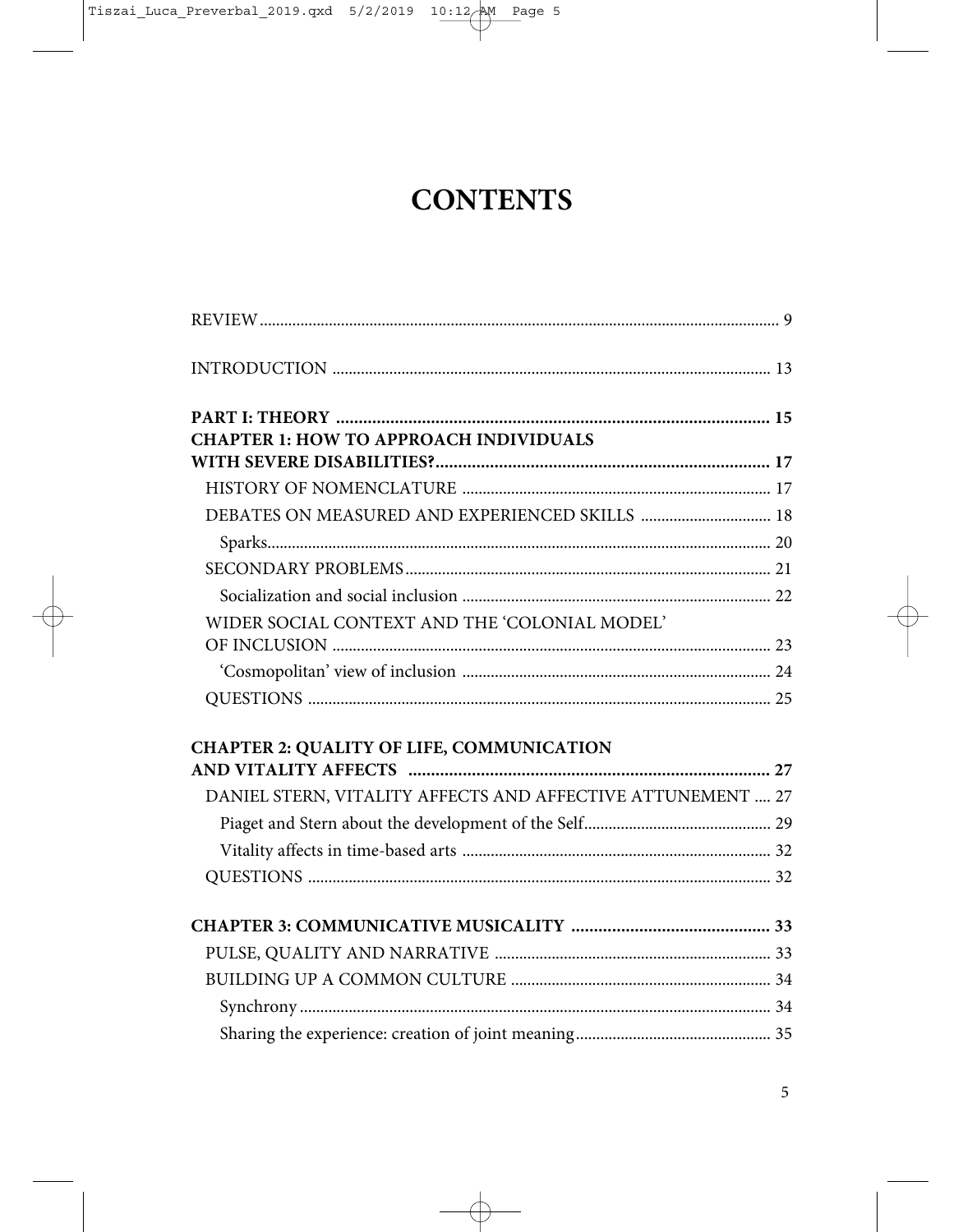## **CHAPTER 4: MUSIC, BODILY EXPERIENCE AND**

| Musical engagement: synchronization, embodied attuning and empathy 40 |  |
|-----------------------------------------------------------------------|--|
| TRADITIONAL VERSUS EMBODIED APPROACHES OF COGNITION                   |  |
|                                                                       |  |
|                                                                       |  |
|                                                                       |  |
|                                                                       |  |
|                                                                       |  |
| Embodied music cognition in the education and therapy of people       |  |
| THEORIES OF NON-LANGUAGE-BASED SYMBOLIC REPRESENTATIONS 45            |  |
|                                                                       |  |
|                                                                       |  |
|                                                                       |  |
| EMBODIED APPROACH AND MUSIC EDUCATION:                                |  |
|                                                                       |  |
|                                                                       |  |
|                                                                       |  |

# **CHAPTER 5: PSYCHOPHYSIOLOGY OF MUSIC.**

| The effect of music on the human body and nervous system 51 |  |
|-------------------------------------------------------------|--|
|                                                             |  |
|                                                             |  |
|                                                             |  |
|                                                             |  |
|                                                             |  |
|                                                             |  |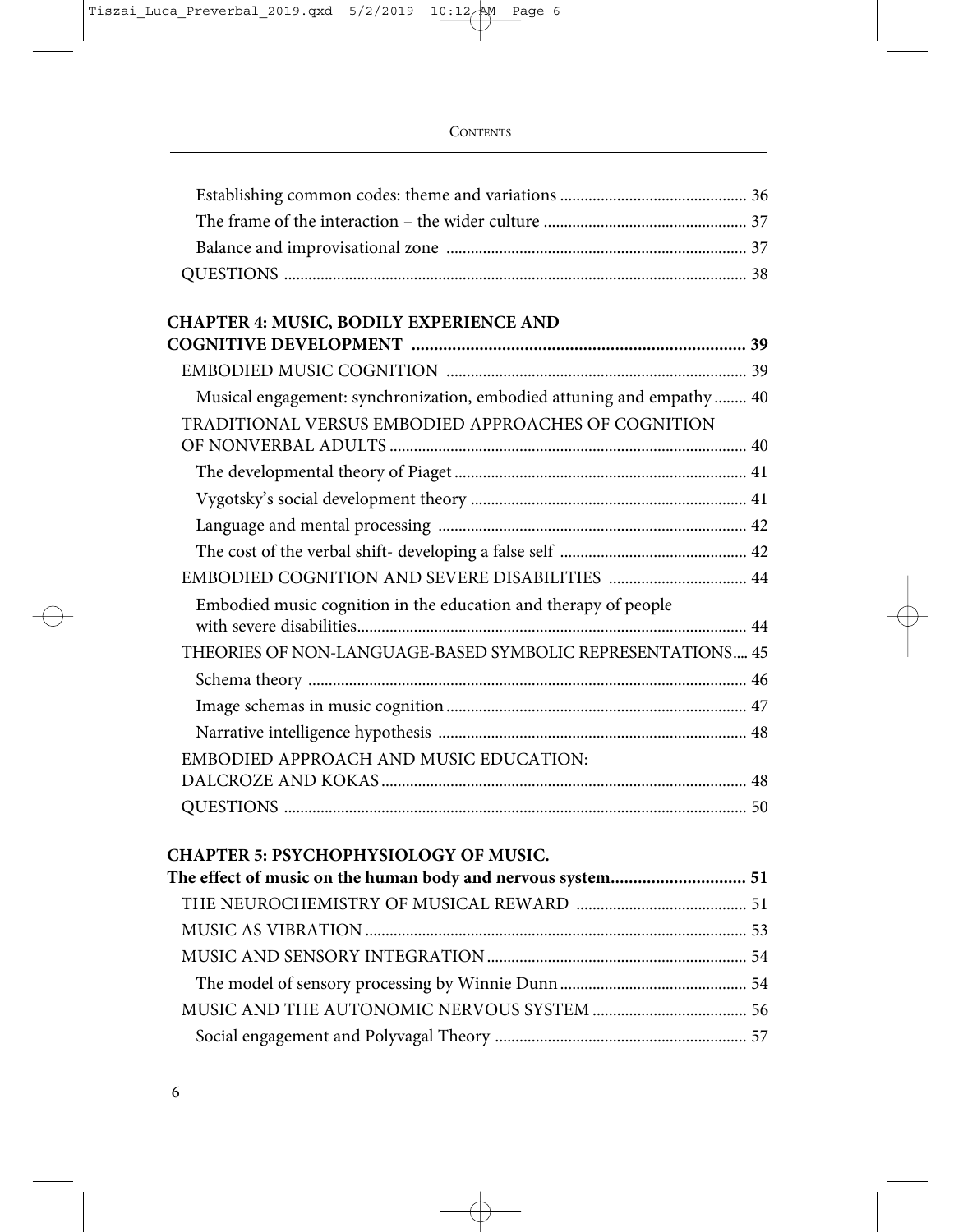| <b>CHAPTER 6: THE ROLE OF ACOUSTIC ENVIRONMENT</b>      |  |
|---------------------------------------------------------|--|
|                                                         |  |
|                                                         |  |
|                                                         |  |
|                                                         |  |
|                                                         |  |
|                                                         |  |
|                                                         |  |
|                                                         |  |
|                                                         |  |
| CHAPTER 7: ENJOYMENT FOUND IN CLASSICAL MUSIC.          |  |
|                                                         |  |
|                                                         |  |
|                                                         |  |
|                                                         |  |
|                                                         |  |
|                                                         |  |
|                                                         |  |
|                                                         |  |
|                                                         |  |
|                                                         |  |
|                                                         |  |
|                                                         |  |
| CHAPTER 8: ORCHESTRAL WORK AND COMMUNITY MUSIC THERAPY. |  |
|                                                         |  |
|                                                         |  |
|                                                         |  |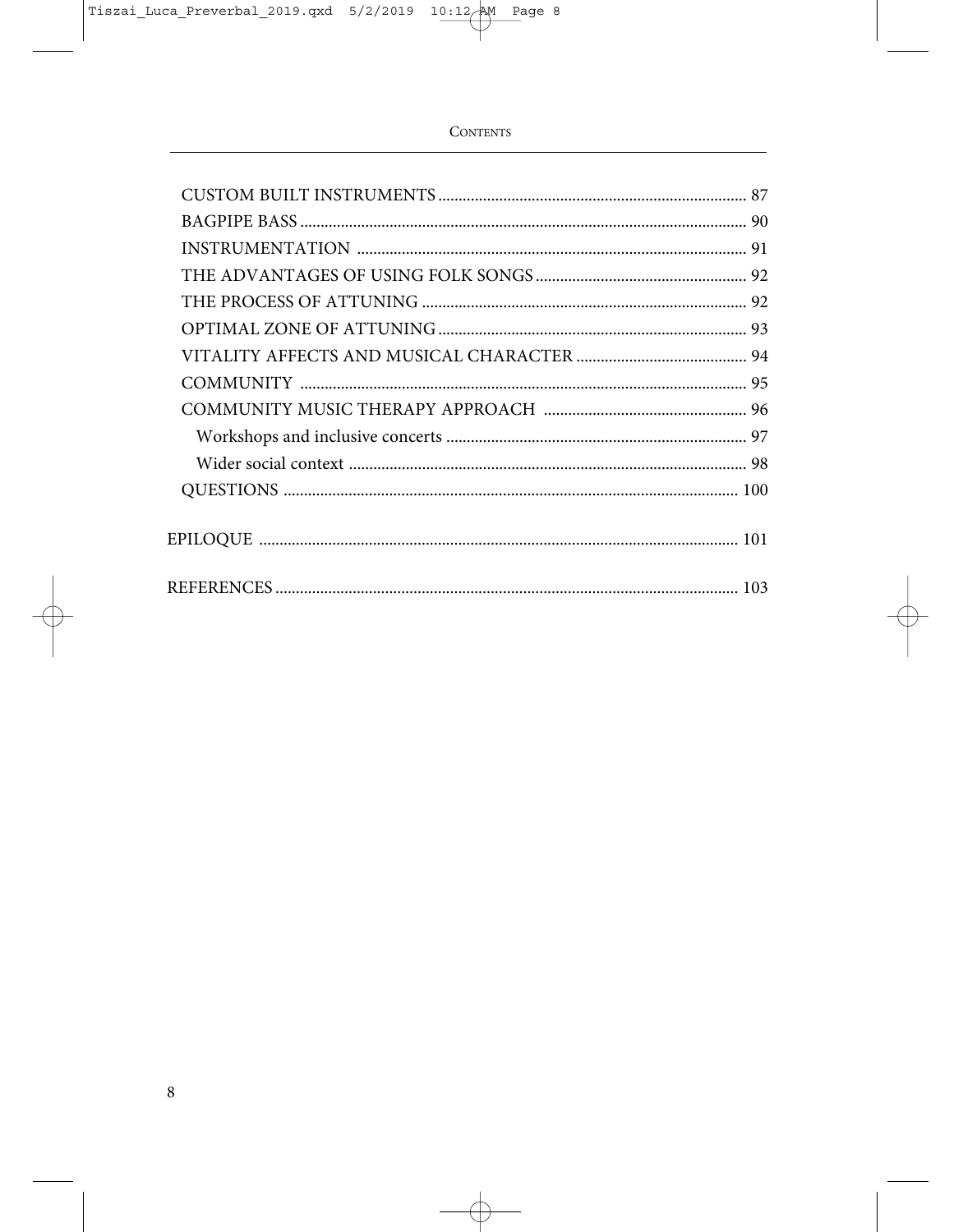### **PREVERBAL AND NONVERBAL MUSICALITY**

### **Musical interventions for nonverbal children and adults with severe disabilities**

*Reviewed by dr. Jeska Buhmann, dr. Micheline Lesaffre, dr. Luc Nijs, and Prof. Dr. Ir. Leon van Noorden* 

#### **GENERAL**

From the perspective of music and wellbeing in people with severe disabilities, this is a valuable and interesting textbook. The author L. Tiszai has integrated well-established traditional approaches to infant research and innate human musicality with new work in the expanding fields of music and wellbeing and embodied music interaction. The book is intended for learners who may have little or no experience reading professional international journals, but would benefit from a substantial research base in understanding how these emerging areas can contribute to working with nonverbal children and adults with severe disabilities.

The book is organized into eight chapters. The first half of the book focuses on the theoretical background; the second half is dedicated to practice. The subject matter is accurate and has an appropriate reading level for the students who will be using the material. The book has been written in a style that will hold the student's attention; the end-of-chapter questions will be interesting for the learners.

To conclude her textbook on musical interventions for nonverbal children and adults with severe disabilities, L. Tiszai pleads for a fair and unbiased treatment of various groups in society. In doing so she motivates learners to acknowledge the importance of inclusive communities, where the needs and talents of the most vulnerable members of society are taken in consideration.

#### **PART I: THEORY**

#### **CH1: How to Approach Individuals with Severe Disabilities** *(Micheline Lesaffre)*

In the first chapter an interesting overview is given of approaches and problems encountered working with individuals with severe disabilities. This is supported with enriching examples of inadequacy of standard testing and observations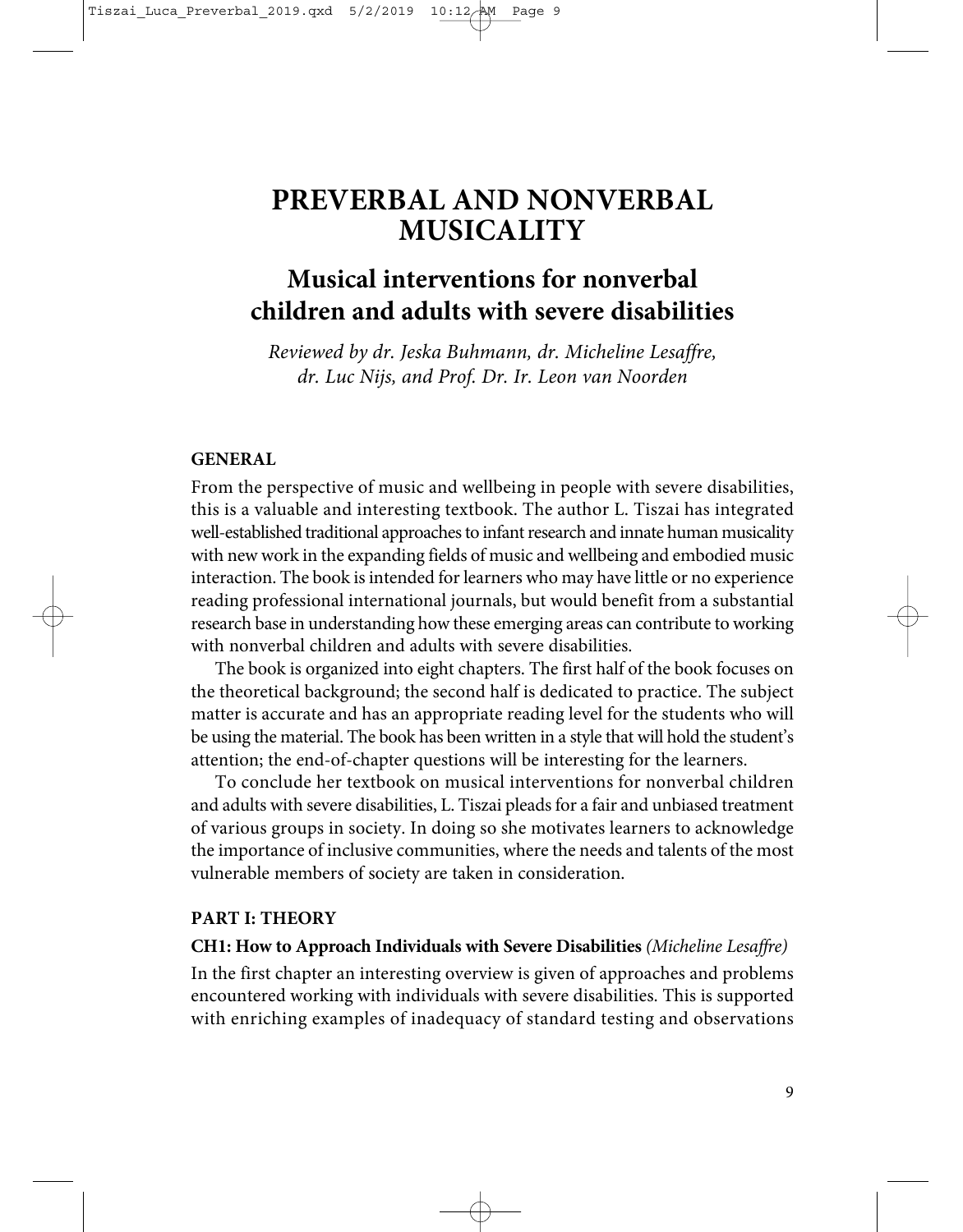of people with unexpected reactions in the author's own practice. Attention is given to aspects of social context and different models of social inclusion. Thereby, the author is focusing on the importance of rethinking existing approaches in order to value and enhance the quality of life of people with severe disabilities.

#### **CH2: Communication, Vitality Affects and Quality of Life** *(Luc Nijs)*

Chapter 2 introduces the concept of 'vitality affects' as introduced by Daniel Stern. This concept is very interesting, because it capture a basic element in human communication and expressiveness. But this concept is also very useful to the whole approach that the author presents in her book. It prepares very well the chapter on communicative musicality. The author gives a good overview of Sterns affect theory.

Moreover, she adds relevant other literature such as the work of Trevarthen, or Gratier&Magnier. It is also well structured, moving from Stern's account towards its application in music therapy time-based arts.

#### **CH3: Communicative Musicality** *(Luc Nijs)*

Building on the previously introduced concept of vitality affects, the author further elaborates on the expressive non-verbal interaction between individuals and introduces Malloch's concept of 'communicative musicality'. Starting from the basic elements, the author elaborates on human communication in function of building a common culture. This chapter elaborates then on the link between musical interaction and communication, providing the reader with the relevant literature, although there is dominance by the work of Gratier & Magnier.

#### **CH4: Music, Bodily Experience and Cognitive Development** *(Leon van Noorden)*

This chapter discusses the theories about how a living organism can learn to react in a meaningful way to sound stimuli at gradually higher levels of involvement and complexity. In order to describe the link between an external stimulus like music and a notion of what this means for its being, an organism is said to have a certain degree of cognition. To express the understanding that this link is to a large extend determined by the characteristics of the body of the organism one uses the term "embodied cognition". Several levels of engagement of the organism with sound can be distinguished: such as synchronisation of movement to basic pulsation in the sound, embodied attuning to more complex patterns and empathy to the overall qualities of the sound stream. All these levels of require from the organism that it can perceive regularities in the sound and predict the upcoming salient moments so that it can coordinate its actions with the sound, what would not be possible if it would only show reactions to some conspicuous events in the sound stream.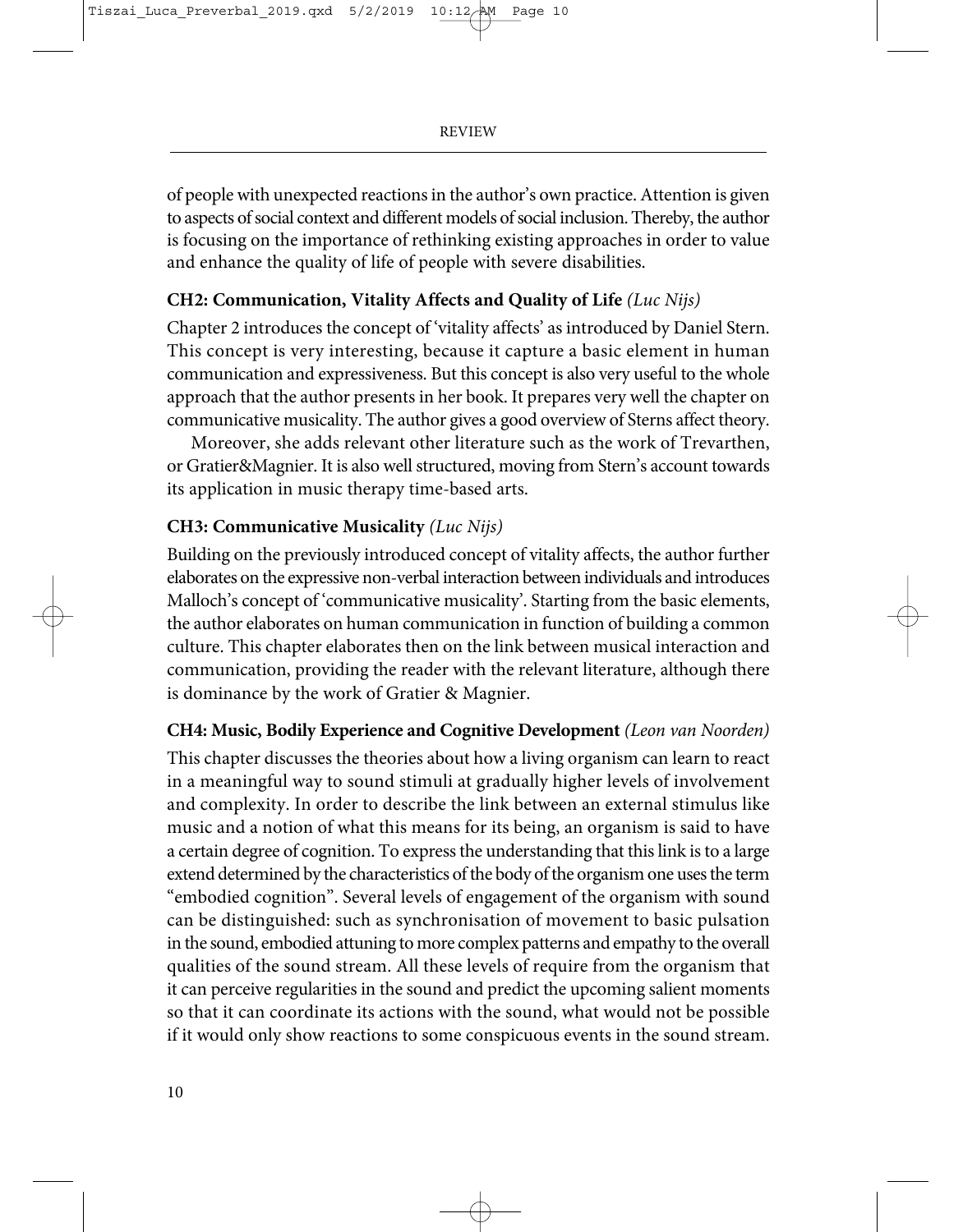At a still higher level of cognition an organism can talk about its bodily reactions and feelings and communicate this to its peers. However words can never describe fully what ones feels. In the context of the furthering of wellbeing of severely handicapped people with only a very little command of language it is very important to distinguish these two realms of cognition. Several therapies that take this into considerations are presented.

#### **CH5: Psychophysiology of Music. The Effect of Music on the Human Body and Nervous System** *(Leon van Noorden)*

This chapter goes deeper into the description of the internal communication mechanisms and pathways inside the human body and discusses how these mechanisms can establish a motivation for developing embodied cognition. Music can be considered as a drug. The body likes, wants and learns to obtain it. In order to get this circuit started the external stimulus has to "speak" to a manifold of senses and bodily actuators like ears, eyes, tactile senses, legs, arms, hands, torso, head, voice, etc. each with its own resonance frequency. In music many of these frequencies are present simultaneously and in alternation. It will depend upon the disabilities which signals can be perceived or not. Learning takes place though neurons that fire at the same moment. The link between external and internal stimuli is discussed under Sensory Integration. There are some basic pathways in the in the body that control the overall behaviour of the organism that are important for survival in adverse environments, the Autonomic Nervous System. It prepares the organism for action or relaxation. These reactions can be seen in all people, but for severely handicapped people they can be the starting point for beneficial therapies. Several of these therapies are presented.

#### **PART II: PRACTICE**

#### **CH6: The role of Acoustic Environment Safe on the Sense of Security** *(Micheline Lesaffre)*

Chapter 6 discusses the challenges people with severe disabilities face in processing sensory information coming from the acoustic environment (going from noise to background music). The idea of Leitmotifs, or small structural musical units processing thematic identities, is introduced and elaborated in context of special education. Based on that idea an acoustic schedule with different levels of complexity is established. Acoustic schedule levels start from singing, whistling or playing melodies of well-known children's songs. More complex acoustic schedules consist of a variation of different elements such as natural sounds, short motifs and songs. The advantage of singing familiar tunes for creating an optimal environment is highlighted.